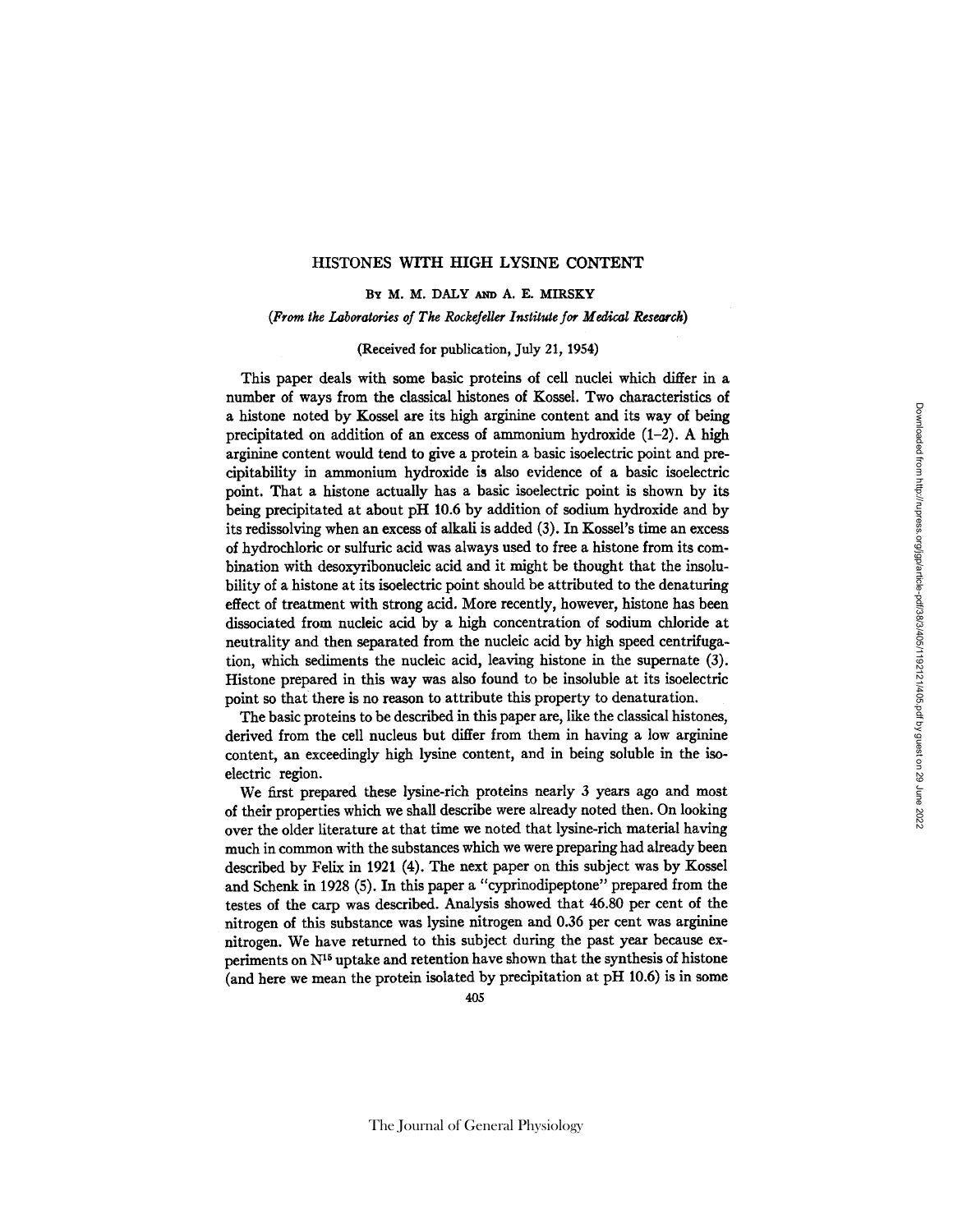way connected with over-all protein synthesis in pancreas, liver, and kidney tissues. These experiments should be extended to include a consideration of the lysine-rich basic proteins of nuclei. For this purpose a better method of preparation is required. While devising another method of preparation a further study of the lysine-rich protein was made.

In the method of preparation first used basic proteins were separated from nucleic acid by adding an excess of sulfuric acid to isolated nuclei. Argininerich and lysine-rich histones were then separated from each other. Argininerich histone was precipitated at pH 10.6 and what failed to precipitate was then salted-out with saturated NaCI, leaving lysine-rich histone in solution.

In the more recently devised procedure no strong acid is used. Histones are dissociated from DNA at neutrality by concentrated NaC1. A solution of 1 M NaCl and 0.05 M citric acid extracts histone from isolated nuclei, leaving the DNA within the nuclei. The quantity of histone extracted depends upon the concentration of NaCI, increasing rapidly as the concentration of NaC1 is raised from 0.75  $\times$  to 1.25  $\times$ . In 0.05  $\times$  citric acid containing 0.5  $\times$  NaCl no more than traces of the arginine-rich histones are extracted, but under these conditions lysine-rich histone is extracted. The quantity of lysine-rich histone extracted does not depend on the salt concentration, for the same amount is extracted between  $0.14 \text{ m}$  and  $0.50 \text{ m}$  NaCl. Concentration of citric acid is a factor influencing the quantity of lysine-rich histone extracted, increasing amounts being extracted as the concentration is raised from  $0.025$  to  $0.10$  M. Indeed some lysine-rich histone may have been extracted from the nuclei while they were being isolated, although in the course of this procedure the citric acid concentration was held down to  $0.005$   $\text{M}$  with the pH of the medium at 3.5. The relative ease with which lysine-rich histone dissociates from desoxyribonucleic acid may well be one of its most significant properties.

The quantity of lysine-rich histone prepared from isolated thymus nuclei by extraction with  $H_2SO_4$  is about 20 per cent of the arginine-rich histone isolated. The quantity extracted with citric acid represents about 8 per cent of the nuclear mass. These yields are about the same.

The composition of lysine-rich histone extracted from thymus nuclei with H2SO, is given in Table I. Composition of arginine-rich histone precipitated at pH 10.6 is given for comparison. It will be seen that the two proteins differ with respect to their contents of other amino acids as well as in their arginine and lysine contents. Unlike the arginine-rich histone, the lysine-rich histone contains no histidine or cystine. The two types of histone contain similar amounts of valine, while the lysine-rich histone contains more proline, alanine, and serine, and less of the other amino acids than the arginine-rich histone.

The lysine-rich material, analysis of which is given in Table I, was subjected to zonal electrophoresis on glass in a phosphate buffer at pH 6.8. The pattern obtained showed that a number of components were present but one especially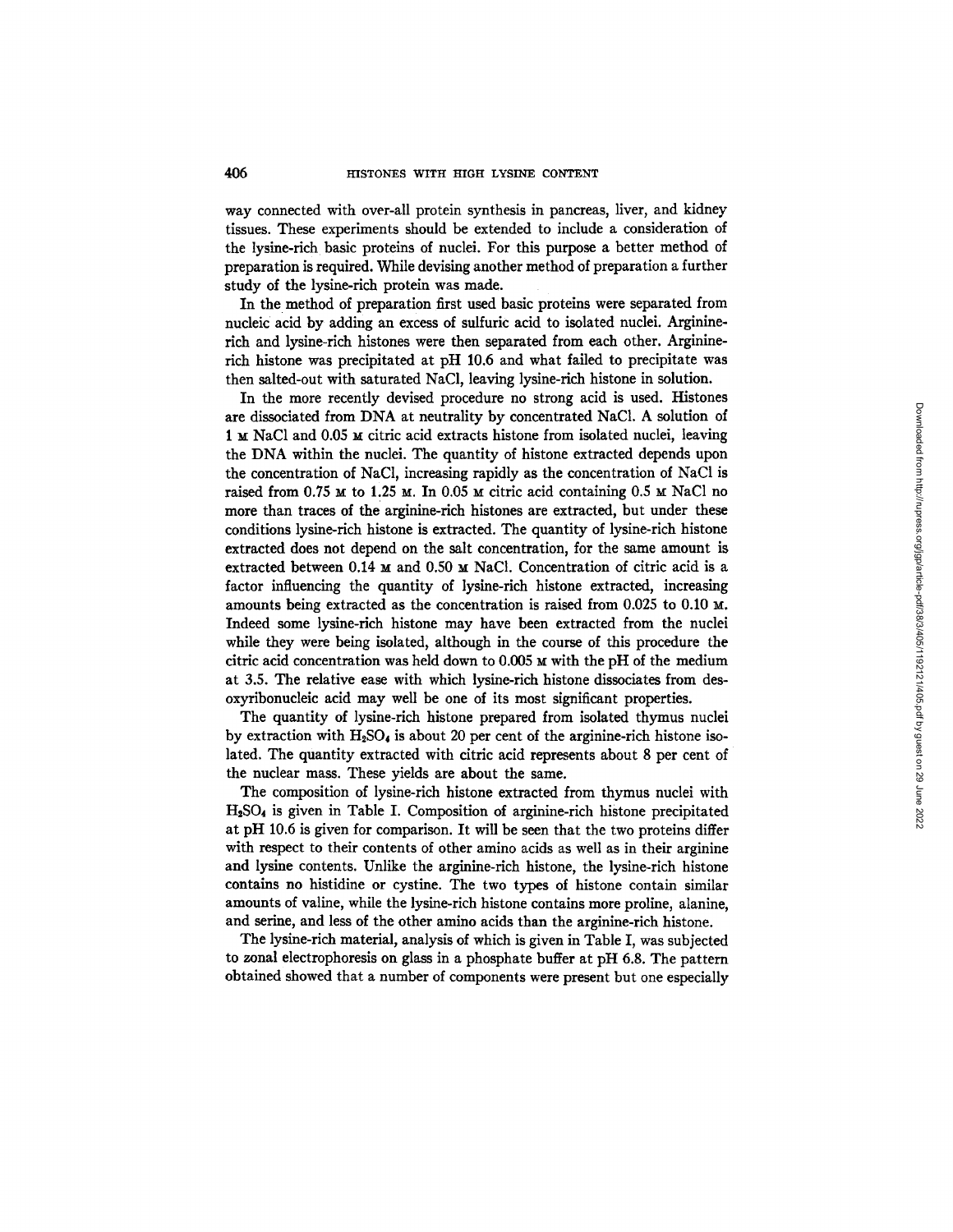sharp peak was found. The basic amino acid composition of this material was determined (No. 1 of Table II) and it was found to contain about one-half the arginine and somewhat less lysine than was in the unfracfionated material.

Lysine-rich proteins extracted with citric acid from isolated nuclei were analyzed for their basic amino acid contents. The results are given in Table II

# TABLE I

### Amino Acid Composition of the Arginine-Rich and Lysine-Rich Histones

The amino acid composition was determined chromatographically (6-8). Starch columns were used, and the basic amino acid composition of the lysine-rich histone was confirmed using a column of dowex-50. Proteins were hydrolyzed by refluxing for 20 hours with 200 times the sample weight of 6  $\times$  HCl twice distilled in glass. The nitrogen contents of these preparations were 19.2 per cent for the arginine-rich histone and 17.4 per cent for the lysinerich histone.

| Amino acid                                                   | Moles amino acid per<br>100 moles N |                        | Gm. amino acid residue per<br>100 gm. protein |                        |  |
|--------------------------------------------------------------|-------------------------------------|------------------------|-----------------------------------------------|------------------------|--|
|                                                              | Arginine-rich<br>histone            | Lysine-rich<br>histone | Arginine-rich<br>histone                      | Lysine-rich<br>histone |  |
| Leucine                                                      | 5.11                                | 3.28                   | 7.93                                          | 4.64                   |  |
| Isoleucine 1                                                 | 2.16                                | 0.99                   | 3.35                                          | 1.41                   |  |
| $Phenvlalanine$                                              | 1.42                                | 0.55                   | 2.86                                          | 1.01                   |  |
| Valine                                                       | 2.72                                | 3.00                   | 3.70                                          | 3.71                   |  |
| $\mathbf{Methodine} \dots \dots \dots \dots \dots$           | 0.67                                | 0.15                   | 1.21                                          | 0.24                   |  |
| $Tyrosine \ldots \ldots \ldots \ldots$                       | 1.60                                | 0.55                   | 3.58                                          | 1.12                   |  |
| $\textbf{Proline} \dots \dots \dots \dots \dots \dots \dots$ | 2.51                                | 5.09                   | 3.34                                          | 6.18                   |  |
| Glutamic acid                                                | 6.18                                | 2.66                   | 10.9                                          | 4.29                   |  |
| Alanine                                                      | 7.60                                | 12.7                   | 7.41                                          | 11.3                   |  |
| Threonine                                                    | 3.85                                | 2.92                   | 5.33                                          | 3.69                   |  |
| Aspartic acid                                                | 3.82                                | 1.60                   | 6.02                                          | 2.30                   |  |
|                                                              | 3.17                                | 4.02                   | 3.79                                          | 4.38                   |  |
| $Glycine \ldots \ldots \ldots \ldots$                        | 6.13                                | 4.62                   | 4.80                                          | 3.30                   |  |
| Ammonia                                                      | 4.97                                | 2.99                   |                                               |                        |  |
| Arginine                                                     | 7.07                                | 1.98                   | 15.1                                          | 3.86                   |  |
| Lysine                                                       | 7.22                                | 22.4                   | 12.7                                          | 35.9                   |  |
| $\textbf{Histidine}\dots\dots\dots\dots\dots\dots]$          | 1.18                                | 0.0                    | 2.22                                          | 0.0                    |  |
| $Cystine \ldots \ldots \ldots$                               | 0.28                                | 0.0                    | 0.74                                          | 0.0                    |  |
| $Nitrogen recovery$                                          | 98.7                                | 97.8                   |                                               |                        |  |

(Nos. 2 to 5). The lysine contents, 25 to 26 per cent, though high, are definitely lower than that found for the protein extracted with sulfuric acid. Similarity in the yields obtained by extraction with sulfuric and citric acids would indicate that the materials have much in common. If this is indeed the case, then the lower lysine content of the material extracted with citric acid could be explained either by presence of a contaminant with low lysine content or by the loss of lysine from the protein during the preparation.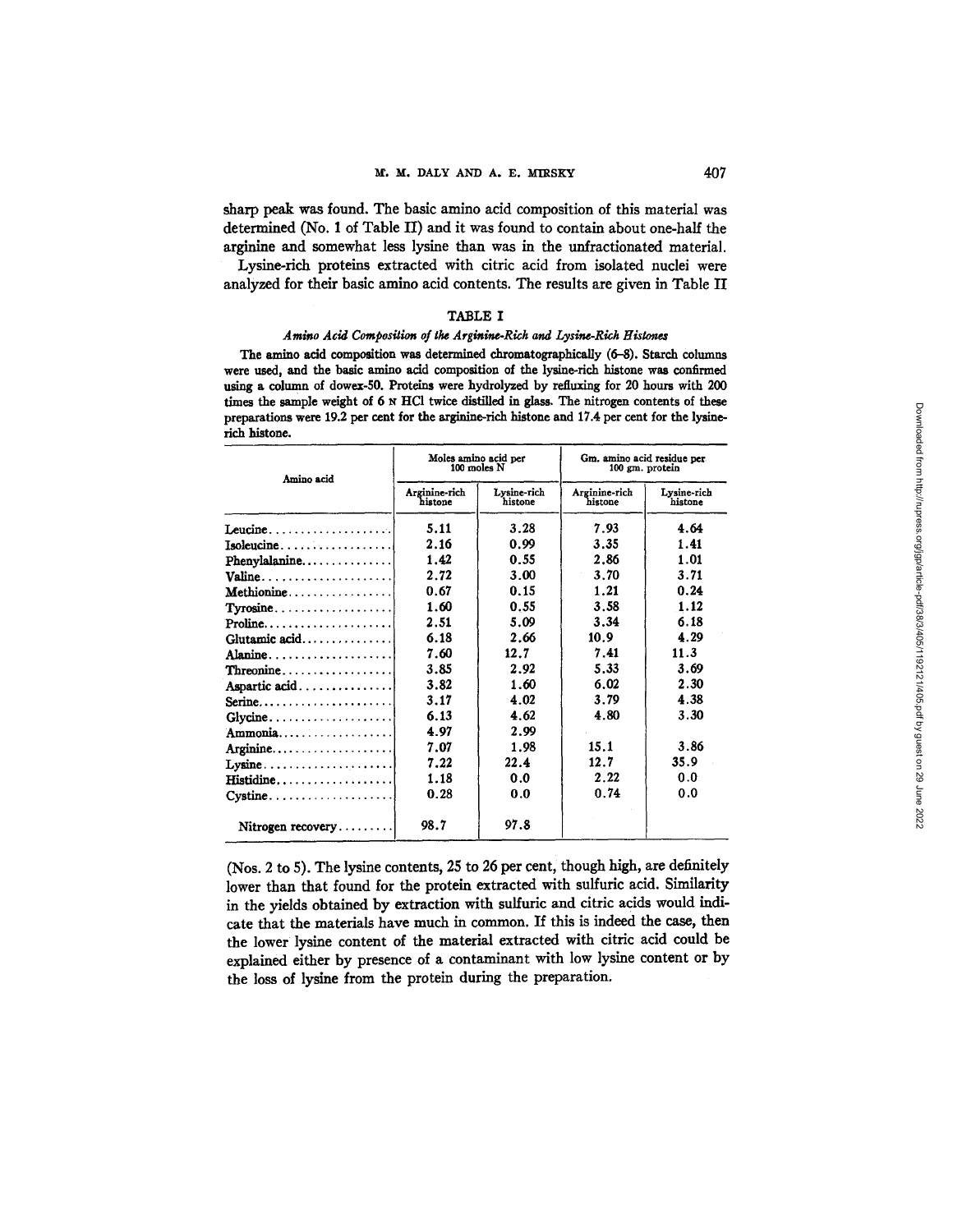Histones have been found to be lacking in tryptophane (3). Absence of tryptophane is also a characteristic of the lysine-rich basic proteins.

Considering the absence of tryptophane from both the arginine-rich and the lysine-rich histones and the presence of 3 times as much tyrosine in the former as in the latter, it would be expected that at the protein maximum of 276 m $\mu$ the arginine-rich histone would have a much higher extinction. Its extinction

| l<br>٠ |  |
|--------|--|
|--------|--|

Amino acid composition of the histones was determined by chromatography on dowex-50 (8).

| Prepara-<br>tion No. | Nitrogen<br>content | Moles amino acid per<br>100 moles N |        |          | Gm. amino acid residue per<br>100 gm. protein |        |          |
|----------------------|---------------------|-------------------------------------|--------|----------|-----------------------------------------------|--------|----------|
|                      |                     | Histidine                           | Lysine | Arginine | Histidine                                     | Lysine | Arginine |
|                      | per cent            |                                     |        |          |                                               |        |          |
|                      | 16.1                |                                     | 17.5   | 0.99     |                                               | 26.0   | 1.78     |
| $\mathbf{2}$         | 15.6                | 0.23                                | 18.7   | 1.72     | 0.35                                          | 26.6   | 2.98     |
| 3                    | 15.7                | 0.33                                | 17.5   | 0.99     | 0.50                                          | 25.2   | 1.54     |
| 4                    | 15.1                | 0.56                                | 18.5   | 1.40     | 0.82                                          | 25.5   | 2.35     |
| 5                    | 16.0                | 0.61                                | 17.1   | 1.65     | 0.95                                          | 24.9   | 2.95     |
| 6                    | 16.6                | 1.10                                | 7.47   | 4.84     | 1.77                                          | 11.4   | 9.00     |
| 17                   | 16.0                | 1.28                                | 7.90   | 5.93     | 2.03                                          | 11.6   | 10.6     |
| 8                    | 17.0                | 1.03                                | 6.81   | 5.91     | 1.71                                          | 10.6   | 11.2     |

coefficient at this wave length is in fact about 3 times that of the lysine-rich histone.

We have referred to the lysine-rich protein as being a nuclear constituent. One reason for doing so is that the protein was prepared from nuclei isolated by the citric acid procedure. This reason could, however, be misleading, for if the lysine-rich protein were a cytoplasmic constituent, being basic, an amount equal to 8 per cent of the nuclear mass could well be taken up by the free acidic groups of DNA in much the same way that a basic dye or extra histone combines with these isolated nuclei. Proof that the lysine-rich protein is present in the intact cell nucleus is that this protein is found in thymus nuclei isolated by the Behrens procedure; *i.e.,* in non-aqueous media (9). Once it is known that the lysine-rich protein is a nuclear constituent, it seems probable that such a basic protein would be located in the chromosomes, combined with DNA.

Proteins similar to the lysine-rich histone of thymus nuclei have been prepared from nuclei isolated from beef liver and turtle erythrocytes. It may well be, therefore, that lysine-rich histones are as widely distributed as are arginine-rich histones.

We have referred to arginine-rich and lysine-rich histones as if there were a definite cleavage between two groups of histones. The possibility, however, should be considered that there is a continuous series of histones of which the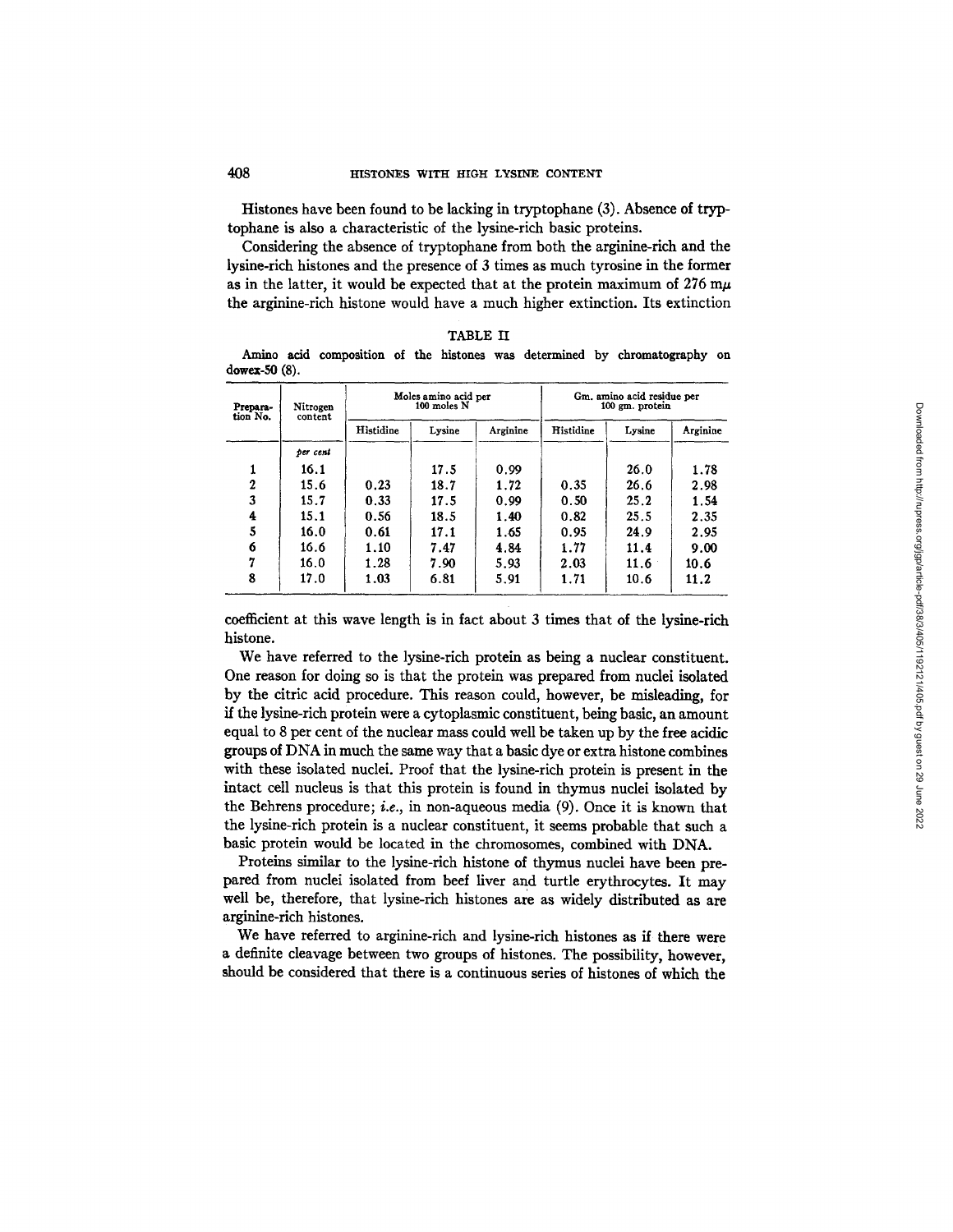types we have considered are the extremes at either end. We have looked for such intermediate types but have not found them. Since lysine-rich histone is more readily dissociated from combination with DNA than is arginine-rich histone, we looked for intermediate types under conditions when the argininerich histone is just beginning to be released from combination with DNA.

These conditions are of two kinds: in one the sodium chloride concentration has reached a point at which arginine-rich histone begins to be extracted from isolated nuclei; in the other the citric acid concentration is increased to a point at which it begins to release some arginine-rich as well as lysine-rich histone. In 0.05  $\mu$  citric acid, 0.50  $\mu$  NaCl removes lysine-rich histone and only traces of histone precipitable at pH 10.6. Nuclei which have been extracted with  $0.05$   $\times$  citric acid-0.50  $\times$  NaCl, release a moderate quantity of histone on extraction with  $0.05$   $\times$  citric acid-0.73  $\times$  NaCl. When the same nuclei are extracted still another time, now with  $0.05 ~\text{m}$  citric acid-0.89  $\textrm{m}$  NaCl 'another fraction of histone is extracted. The fractions extracted in 0.73  $\times$  and 0.89  $\times$ NaCI are rapidly dialyzed in the cold and lyophilized. Their basic amino acid contents are given in Table II (Nos. 6 and 7). It can be seen that the lysine contents of these two fractions are the same, but that the  $0.89 ~ \text{M}$  NaCl fraction has a higher arginine content. There is here no evidence for an intermediate between lysine-rich and arginine-rich histones but there is evidence showing that the latter are heterogeneous with respect to their arginine contents. When sodium chloride concentration is kept at 0.14 M and citric acid concentration is increased, in  $0.2 ~\text{m}$  citric acid enough histone precipitable at pH 10.6 is extracted to collect and analyze. The basic amino acid contents of this histone are given in Table II (No. 8). Here again there is no evidence for an intermediate; the arginine content is high and the lysine content is about the same as in other arginine-rich histones.

A number of properties of lysine-rich histone will now be described, a comparison being made in each instance with arginine-rich histone.

Lysine-rich histone, like previously prepared histones, combines with polymerized DNA to give a fibrous precipitate. This combination occurs at neutrality and also in a medium as basic as pH 8.5, indicating dearly that these histones have distinctly basic properties. Satisfactory conditions for observing formation of a fibrous precipitate are the following:  $0.5$  ml. containing 2 mg. DNA is mixed with 1.0 ml. of a 0.1  $\times$  buffer (phosphate if the final pH is to be 7.0 and veronal if it is to be 8.5) and to the mixture is added 1 ml. of histone (containing  $2.4 \text{ mg}$ .).

An arginine-rich histone is not precipitated when a solution containing it is added to an equal volume of 0.34  $\times$  HgSO<sub>4</sub>-1.88  $\times$  H<sub>2</sub>SO<sub>4</sub> and the mixture is then heated to 60°C. Since the generality of proteins does precipitate under these conditions the non-precipitability of histones by  $Hg^{++}$  in acid is a distingnishing characteristic (3). Perhaps this property of histones provides for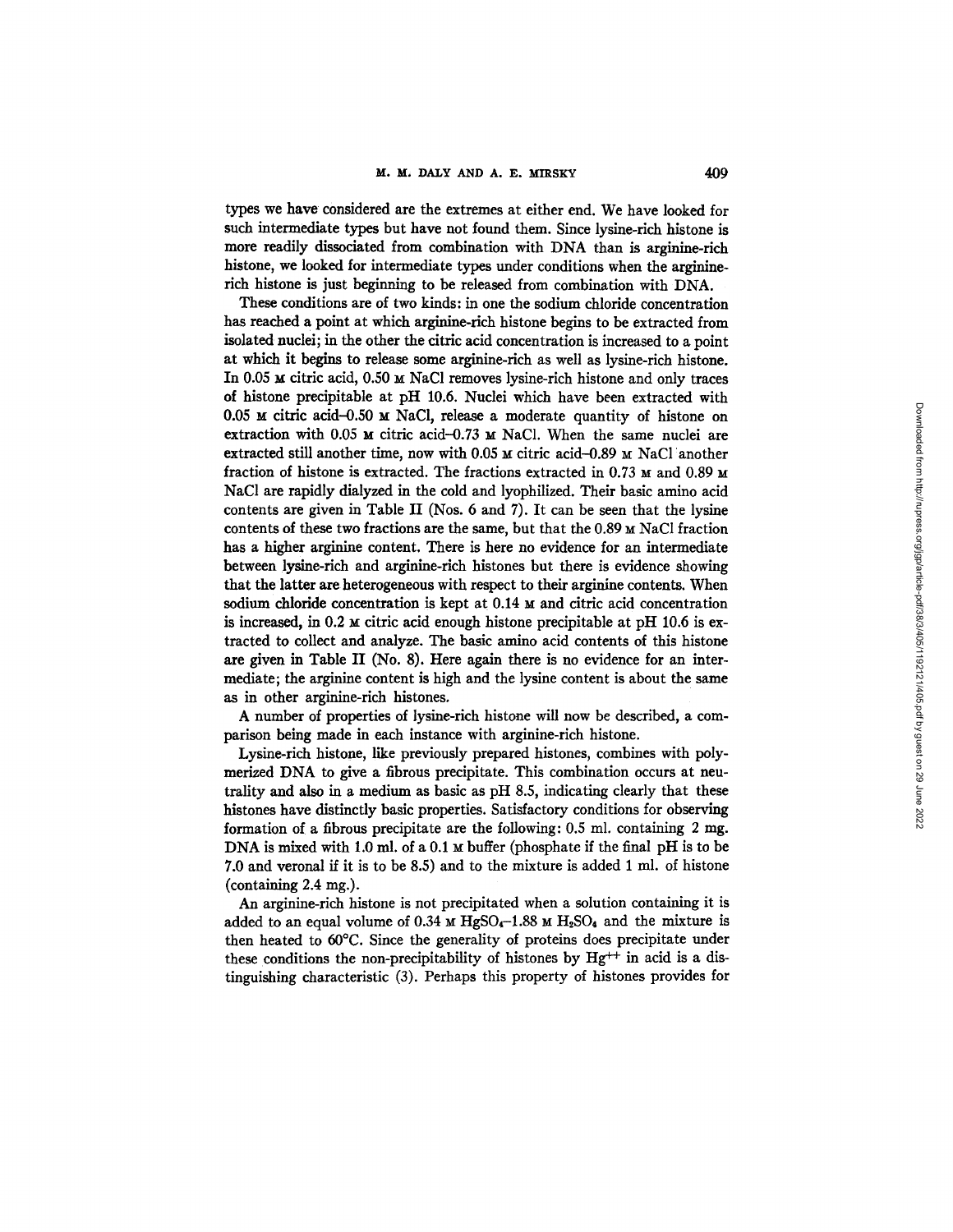a need which Kossel had in mind when he wrote, "One would base the classification (of histones) upon one or more reactions by which the histones would be distinguished from the other proteins, but such a reaction is not known." The value of the reaction with  $Hg^{++}$  in acid when classifying histones is seen when globin is considered. This protein which occupies a place in ceils quite different from that of histone has, nevertheless, frequently been classified with the histones. Among the reasons for not accepting this classification, one of the clearest is the fact that globins are precipitated by  $Hg^{++}$  in acid. The lysine-rich basic proteins of the cell nucleus, like other histones, are not precipitated by  $Hg^{++}$  in acid.

Another protein precipitant, trichloroacetic acid (TCA), precipitates both arginine-rich and lysine-rich histones but a much higher concentration of TCA



FIo. 1. Patterns of arginine-rich histone (preparation 7 of Table H) after electrophoresis in potassium phosphate buffer pH 6.8,  $\mu = 0.2$  for 200 minutes at 9.0 volts/cm. in the apparatus described by Longsworth (10).  $r =$  rising pattern,  $d =$  descending pattern.

is required to precipitate the latter. It takes almost twice the concentration of TCA (13 per cent final concentration) to precipitate lysine-rich histone as suffices to precipitate arginine-rich histone (7.5 per cent).

A further difference between the two types of histone appears when their color reactions with ninhydrin are compared. For the same quantity of protein the lysine-rich histone gives about twice the optical density obtained with arginine-rich histone.

Lysine-rich histone prepared by extraction of nuclei with sulfuric acid is strikingly deliquescent. Neither arginine-rich histone nor the lysine-rich histone prepared by extraction with citric acid shows this property.

The electrophoretic behavior of the two types of histone was investigated, and the patterns produced by the two types under the same conditions are quite different. The rising and descending patterns of both histones are far from being mirror images of each other and therefore the results must be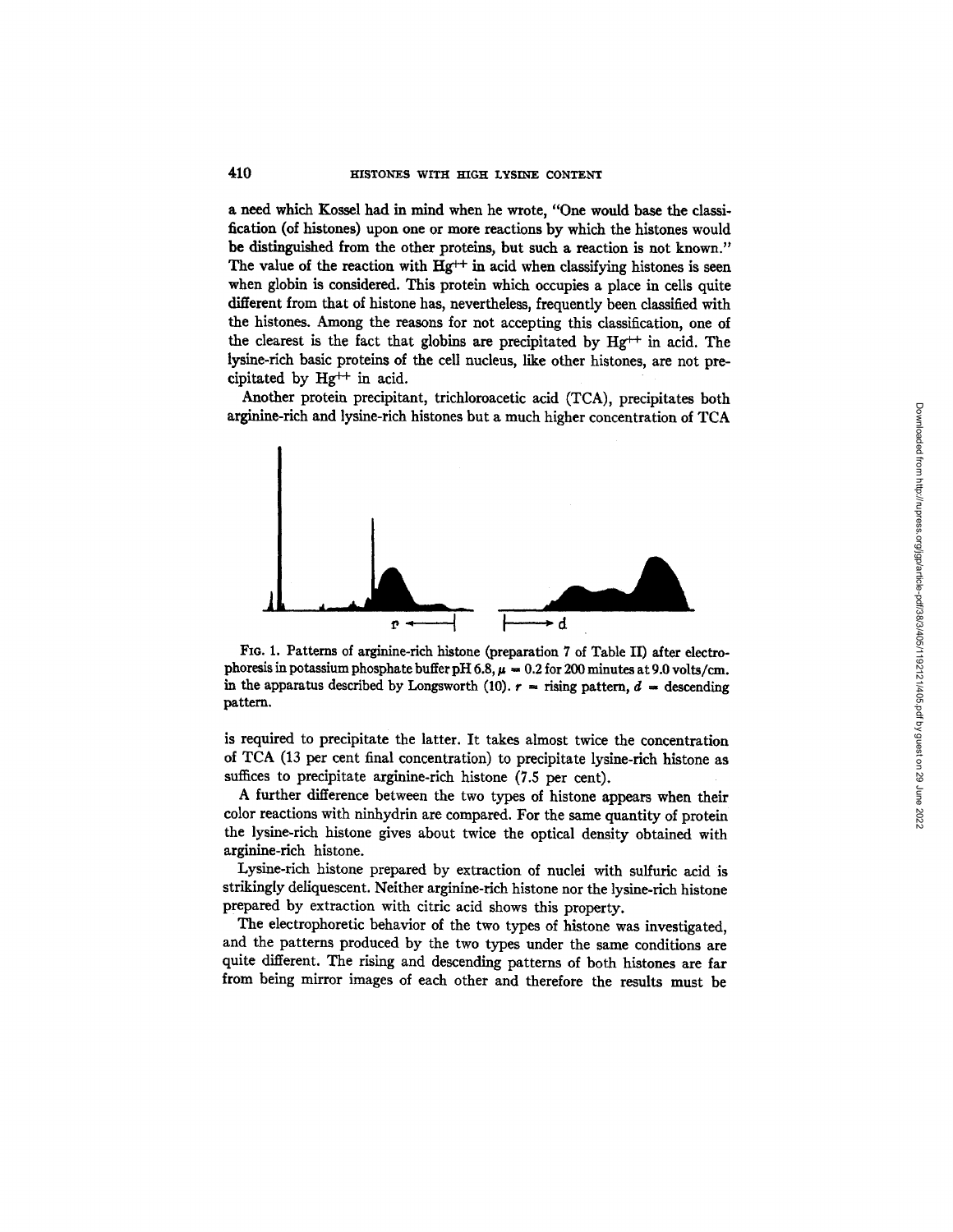interpreted with caution. Both types of histone appear to consist of a mixture of components. The arginine-rich histone produces two major boundaries, one very sharp, on the rising side, and a series of broad peaks on the descending side (Fig. 1). The lysine-rich histone shows one principal exceedingly sharp boundary on both rising and descending sides with a number of minor boundaries. The major peak may consist of a number of components as it appears to break up in time on the descending side (Fig, 2). The large stationary boundary shown by the lysine-rich histone is an anomaly, as it was not observed in zone electrophoresis.



FIG. 2. Patterns of lysine-rich histone (preparation 5 of Table II) after electrophoresis in potassium phosphate buffer pH 6.8,  $\mu = 0.2$  at 9.1 volts/cm. A, rising pattern after 144 minutes; B, descending pattern after 144 minutes; C, descending pattern after 211 minutes. The rising pattern after 211 minutes is not shown because there is no change in the pattern except for the distance of migration.

#### EXPERIMENTAL

The histones for which analyses are given in this paper were prepared from thymus nuclei isolated in citric acid (3). Fresh calf thymus was obtained as quickly as possible after the death of the animal, transported to the laboratory in ice, and all further operations were carried out in a cold room at 2°C. except when otherwise indicated.

Preparation of the Lysine-Rich Histone Extracted with Sulfuric Acid.--Thymus tissue was minced, placed in a Waring blendor with an equal weight of ice and  $2\frac{1}{6}$ volumes of 0.05  $\times$  citric acid, and blended for 6 minutes. The homogenate was diluted with about 2 volumes of  $0.01 ~M$  citric acid, strained through gauze and flannelette, and then centrifuged. The sediment, which contained the nuclei, was washed about four times by resuspension in 0.01 M citric acid and centrifugation at lower speed. By this procedure a microscopically clean preparation of nuclei is obtained.

The histones were extracted by adding to the suspension of nuclei an equal volume of 0.5 N H~SO4 and stirring for 10 minutes. The suspension was centrifuged and the supernatant dialyzed overnight against distilled water. The solution was centrifuged and the clear supernatant was brought to pH 8.5 with alkali. At this point a scanty precipitate usually forms which is removed by centrifugation. The supernatant was brought to 30°C. and alkali added to pH 10.6 to precipitate the arginine-rich histone. After standing for 1 hour at 30°C., the suspension was centrifuged. (The precipitate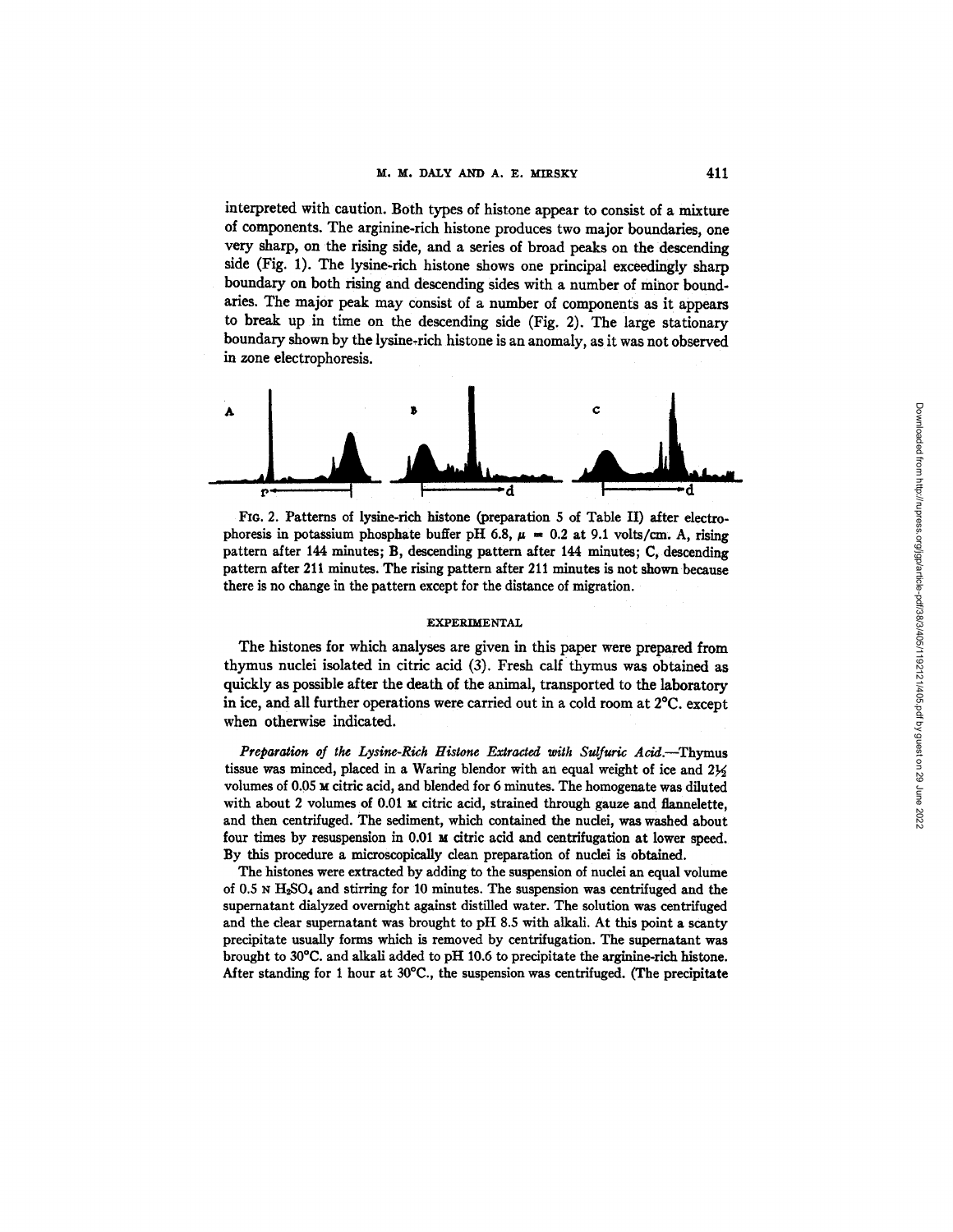of arginine-rich histone may be purified by resolution in acid, dialysis, and reprecipitation at pH 10.6.)

The supernatant from the first precipitation at pH 10.6, which contains the lysinerich histone, was brought to pH 6 with acid and 3 volumes of alcohol were added to precipitate the histone. The suspension was allowed to stand overnight at room temperature. The precipitate was centrifuged, redissolved in water with the addition of a few drops of HC1, and dialyzed against distilled water overnight in the cold. The solution was brought to pH 6 with acetic acid, and then saturated with NaCl to remove traces of arginine-rich histone. After standing overnight the suspension was centrifuged, the supematant dialyzed against distilled water, and then lyophilized.

A sample of this preparation was subjected to zone electrophoresis on glass powder in a phosphate buffer, pH 6.8, ionic strength 0.2 (11). The dimensions of the block of glass powder were  $70 \times 8 \times 1$  cm<sup>3</sup>. 320 volts were applied for 98 hours; the current was 14 milliamperes. After electrophoresis the block was cut into 2 cm. segments which were extracted with water; protein was located by means of the extinction of the solutions at  $230 \text{ m}\mu$ . An especially sharp peak was found to have migrated 10 cm. toward the cathode. The two fractions containing most of this material were combined, dialyzed against water to remove buffer, and precipitated with 3 volumes of alcohol. The precipitate was washed with alcohol and ether and dried. The protein obtained in this way represented about 10 per cent of the starting material. It was hydrolyzed and its basic amino acid composition is given in Table II (preparation 1).

*The Arginine-Rich Histone of Table I.*—This preparation was made from isolated thymus chromosomes (12). The chromosomes were extracted with  $1 \text{ M }$  NaCl containing 1 per cent citric acid. The suspension was centrifuged, the clear supernatant dialyzed against distilled water overnight, and the histone precipitated by the addition of alkali until maximum precipitation was obtained (pH 9.2). The precipitate of histone was washed with alcohol and ether and dried at room temperature in vacuo.

# **Other Histone Preparations of Table II**

*Preparations 2, 6, and 7.*—Citric acid nuclei were prepared by the procedure described at the beginning of the experimental section. The nuclei were washed once with 0.05 M citric acid and resuspended in 0.05 M citric acid. A solution of NaCl in citric acid was added slowly with stirring to the suspension to bring the final concentration to 0.5  $\text{M}$  NaCl-0.05  $\text{M}$  citric acid. The suspension was stirred for 1 hour and then centrifuged. The supematant solution contained the lysine-rich histone (No. 2, Table II). The nuclear residue was washed once with  $0.5 \text{ m NaCl}-0.05 \text{ m}$  citric acid and then extracted with  $0.75 \text{ M}$  NaCl-0.05 M citric acid (final concentration). This extract contained preparation 6 of Table II. After one washing with the solution used for the second extraction the residue was extracted with  $0.89 ~\text{m}$  NaCl-0.05  $\text{m}$  citric acid. This extract contained preparation 7 of Table II. All extracts were dialyzed against 0.025 N HC1 in the cold for 3 days. Dilute acid was used for the dialysis in order to prevent autolysis.

The extract containing the lysine-rich histone was brought to pH 10.6 to precipitate traces of arginine-rich histone; the supematant was brought to pH 8.2, dialyzed against distilled water, and lyophilized. The extracts in 0.75 and 0.89  $\times$  NaCl, which